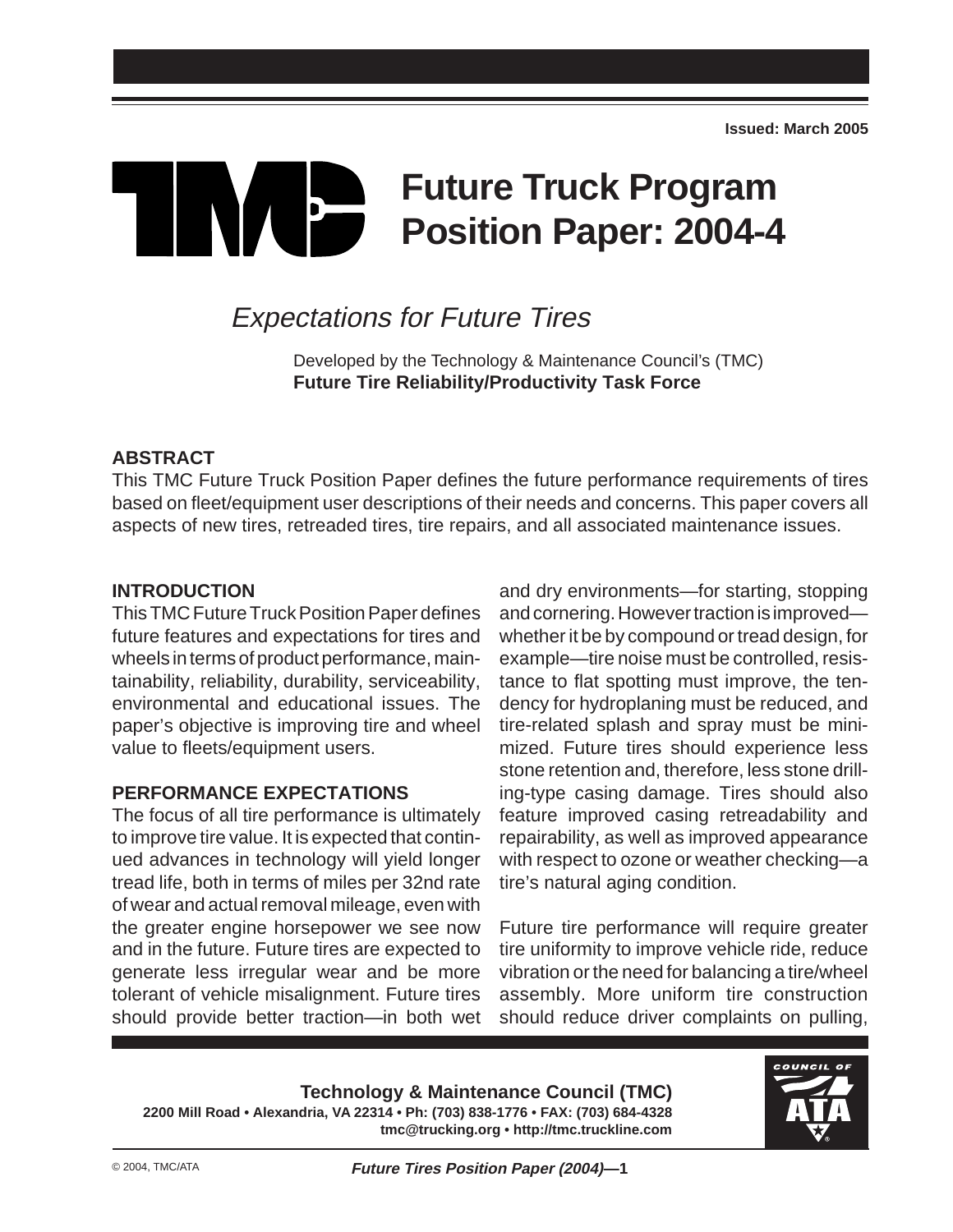(radial force, ply steer, connicity), and lopping or wobble, (radial and lateral runout, improper bead seating). Better uniformity should also produce casings of identical dimensions enhancing dual matching and retreadability using mold cure systems.

Tires should be more resistant to heat caused by speed, load and varying internal pressure. They should reach their operating temperature more quickly and maintain it more evenly. Tires need to be more durable in terms of surviving impacts, road hazards, and punctures. They must also be better at resisting damage from mounting procedures and tools. Tire innerliners should improve retention of whatever gaseous inflation medium is used i.e., air, nitrogen. Performance should be achieved while maintaining—or improving tire rolling resistance and vehicle fuel economy.

#### **MAINTAINABILITY EXPECTATIONS**

Tires should be as maintenance free as possible. This could be accomplished by the development of run-flat truck tires, non-pneumatic tires or even self-contained and disposable tire/wheel assemblies. In the shorter term, making future tires easier to maintain means making air pressure maintenance easier. This could be achieved by the use of flow through/ self-sealing valve caps and clearer accessibility to the inside tire of the dual assembly. Also, valves could be designed with the flow through cap concept as a permanent feature and not require any separate, removable valve cap. Pressure can be more easily maintained if there was only one valve to check and adjust pressure through, such as connecting duals with a pressure equalizer or even replacing duals with single wide-base tire. Pressure maintenance would be faster if shop compressors developed greater air volumes more quickly, allowing the maintenance of pressures over 100 psi without a time penalty. The adoption of large bore valves for commercial trucks would also speed up air pressure maintenance.

Air pressure maintenance systems are also being developed. Electronic tire tags could consist of miniature pressure sensors that would allow a driver or technician to read tire pressure without touching the tire itself. Onboard pressure management systems could not only monitor tire pressure and keep drivers alerted, but also could adjust tire pressure automatically and continuously—even when the vehicle is in use. Such systems could also be used to optimize the pressure for the load to develop the largest tire footprint, reducing possible tire/load induced road damage. Onboard pressure monitoring systems can alert drivers to a leaking tire, record the time of the notification and confirm what action is taken and when. Better pressure maintenance should further reduce the occurrence of tires running underinflated for the load carried and subsequently reduce the tire debris currently found on the road. The use of electronic sensors, instant satellite communications, and maintenance software packages should help fleets plan tire maintenance and purchases more accurately.

Future tires will continue to require better and drier air to enhance casing life. Nitrogen or some other alternative inflation medium may be developed to easily and inexpensively maintain tire pressure and enhance casing durability. Also, foam or other semi-solid materials could be developed so air pressure is not needed, eliminating penetrations/other road hazards and reducing vehicle down time and tire repairs.

If a gaseous fill is used, improvements should be made in valve stems, valve stem grommets/seals, and valve cores, to make inflation, deflation, inspection and air chamber sealing more reliable in all applications and climate conditions.

Future tires must be clearly marked and easier to mount, especially when considering directional tread designs. Tires must be easier to